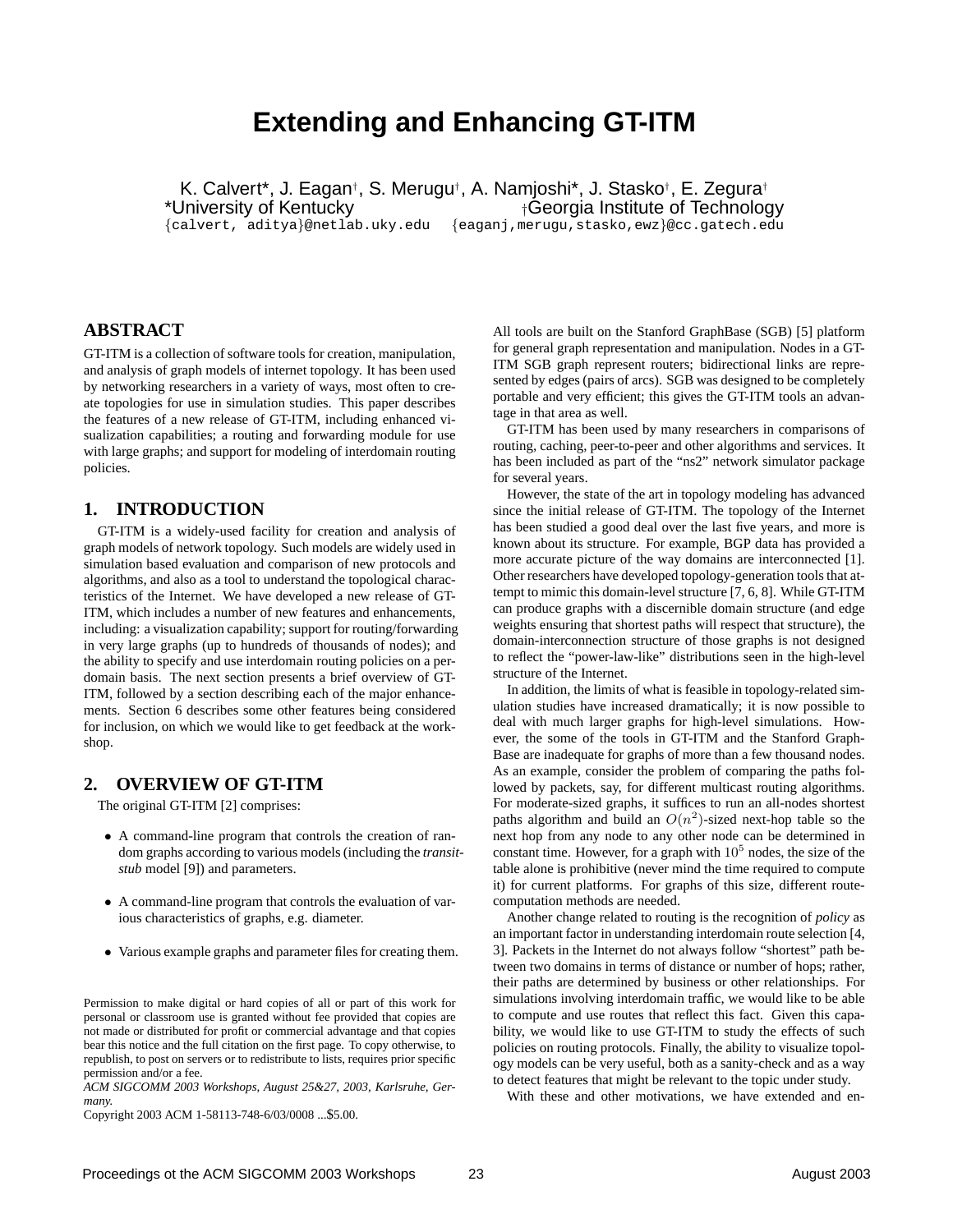

#### **Figure 1: Routing/Forwarding tool structure**

hanced GT-ITM. The next few sections describe the enhancements motivated by the above observations.

# **3. ROUTING AND FORWARDING CAPA-BILITIES**

GT-ITM's graph-construction tool can produce graphs with random interconnections exhibiting various types of high-level structure. One type, the *transit-stub* graph, imposes a domain structure, distinguishes between transit and stub domains, and assigns edge weights in such a way that traditional shortest-path routing produces paths that respect the domain structure of the graph: Once a path leaves a domain, it does not return to that domain. Also, paths do not traverse stub domains except those containing the source or destination. However, GT-ITM does not provide any special tools for construction and use of routing/forwarding tables for constructed graphs.<sup>1</sup> The absence of such support can be a significant drawback for graph models with tens or hundreds of thousands of nodes. Because path computing can be rather expensive for large graphs, it is important to support offline computation and storage of the results for later re-use.

In particular, we want to:

- Support construction of forwarding tables for very large transitstub graphs.
- Be able to store computed forwarding information in a format that is independent of the particular routing algorithm and separate from the graph itself, so that the same graph can be used with different forwarding tables, and the effects of different routing algorithms and policies can be compared.
- Provide a way to use these precomputed forwarding tables efficiently to determine the next hop to a given destination.

Figure 1 shows the general structure of this approach, which has two software components. We provide a run-time API which, given a graph, and forwarding tables, encapsulate the "forwarding lookup" function, which returns the next hop from a given node to a given destination, according to the given tables. The other component runs off-line, constructing forwarding tables according to selected routing algorithms and storing them in a standard format. To implement these components in a manner suitable for use with large graphs, we resort to the same method used in the Internet: we split the problem into two parts, namely computation of *intradomain* routing information for each domain, and computation of *inter-domain paths* between domains.

Associated with each domain in a transit-stub graph are two routing tables, an intradomain table and an interdomain table. The intradomain table is a simple two-dimensional array shared by all nodes in the domain; entry  $i, j$  in the array contains the index (in the domain graph) of the first hop on the path from  $i$  to  $j$ . This array is constructed by running the Floyd-Warshall all-nodes shortest path algorithm on the domain graph with edges to other domains removed. Each interdomain routing table is an array of entries, each of which consists of a string denoting a destination and forwarding information for that destination. The destinations represented in this table are domains. For each destination domain, we store the *egress* node in the same domain, that is, the node from which an edge connects to the next domain in the domain-level path to that destination. In addition, we store *domain-level path* (corresponding to the "AS path" BGP attribute) for that destination. The table contains one entry for each transit domain, plus one entry for each stub domain to which the domain is directly connected. The way nodes are identified in transit-stub graphs $2$  makes it possible to do a kind of longest-matching-prefix lookup on this table to find the destination domain.

The forwarding lookup function computes next-hop information for a destination in a different domain as follows. First the interdomain table for the origin domain is consulted to determine the egress node to get to the destination domain; the intradomain table for that domain is then consulted to determined the next hop to the egress node. At the egress node a different procedure must be used: first the next domain along the path to the destination is determined, using the AS path attribute from the interdomain table; then the neighbors of the egress node are examined until one is found that belongs to that domain; it is returned as the next hop.

Although this approach results in a more complex forwarding computation, it reduces the size of the forwarding table from  $O(n^2)$ to  $O(DT + DM^2)$ , where D is the total number of domains, T is the number of multihomed domains, and  $M$  is the size of each domain. As an example, we have constructed a transit-stub graph with 15,000 domains (approximately 40 transit domains) and over 300,000 nodes total. The routing information for this graph occupies about 18 Megabytes (without compression); the simple allto-all  $(n^2)$  table would provide constant-time lookup, but would require 90 Gigabytes of space.

We have created a traceroute-style program to demonstrate the use of the routing utilities. Figure 2 shows sample output on the 300K-node graph mentioned above.

We use an algorithm that simulates BGP operation to generate the interdomain forwarding tables. Our implementation algorithm supports the specification and enforcement of path-selection (import and export) policies for each multihomed domain, as described in the next section. (The interdomain tables of single-homed domains are trivial.) Once the routing tables have been computed, the

<sup>&</sup>lt;sup>1</sup>The Stanford GraphBase includes an implementation of Dijkstra's algorithm, but it finds the shortest path between *two* nodes.

<sup>&</sup>lt;sup>2</sup>Each node in a stub domain is identified by a string that encodes a transit domain, transit node relative to that transit domain, stub domain relative to that transit node, and node in that stub domain. Names of nodes in a transit domain only have the first two components.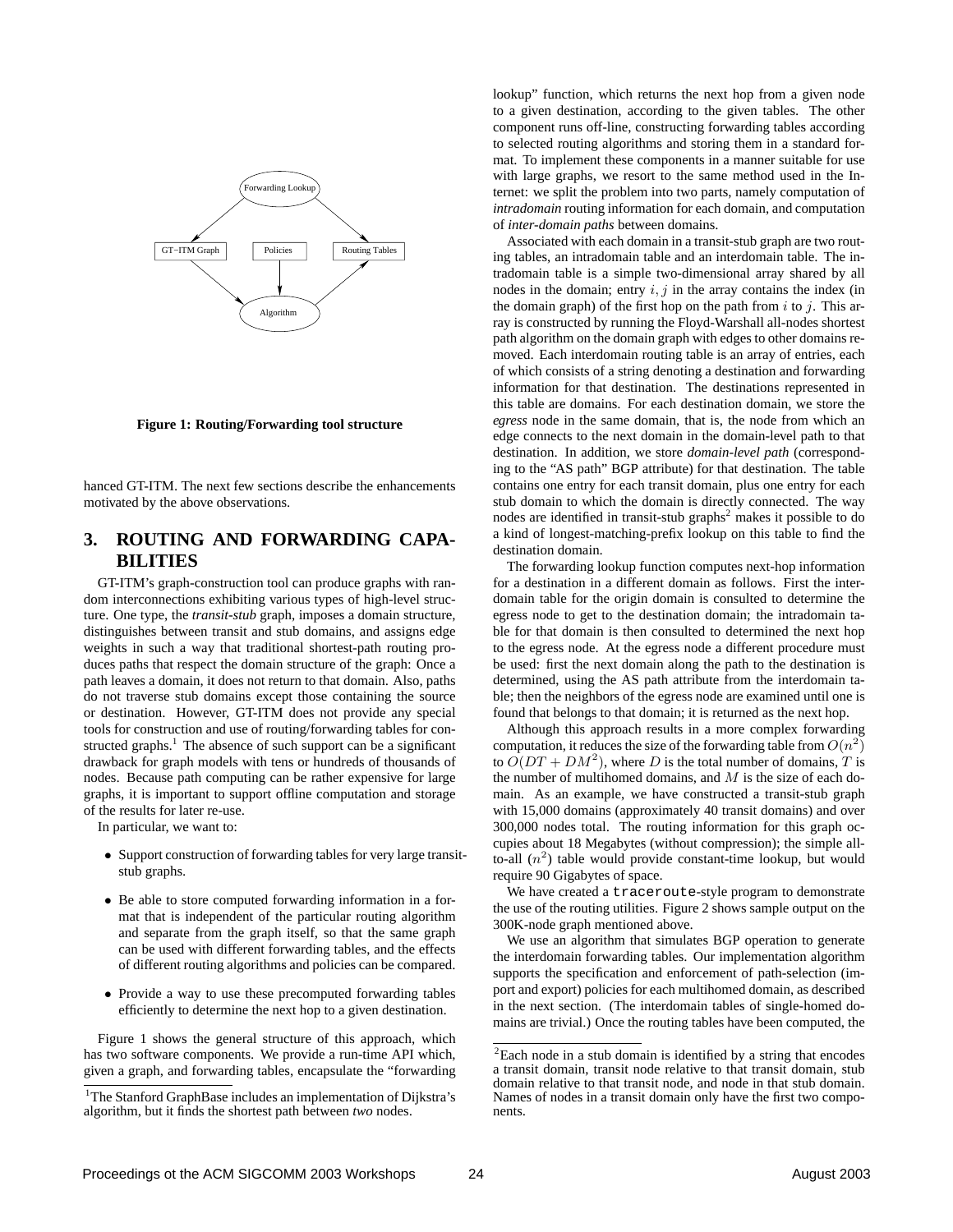```
laurel> gtitmtr ts300504-0.gb ts300504-0-3.rt 100000 300000
Source = S:8.8/13.2 Destination = S:24.20/5.12
Intradomain routing table loaded
Interdomain table loaded
Routing tables loaded in memory
1: S:8.8/13.4
2: S:8.8/13.14
3: S:8.8/13.17
4: T:8.8
5: T:8.11
6: T:8.9
7: T:16.13
8: T:16.8
9: T:16.18
10: T:24.0
11: T:24.2
12: T:24.20
13: S:24.20/5.19
14: S:24.20/5.12
Lookup time: 90077 microseconds
```
**Figure 2: Output of GT-ITM "traceroute" command**

routing information is stored in a file (whose name is derived from that of the input graph file). To ensure that the routing information is used with the same graph for which it was generated, the checksum from the graph file is stored along with the table information.

## **4. INTERDOMAIN POLICY**

Routing based strictly on shortest paths is not "realistic" in the sense that the paths followed by packets in the real Internet are determined as much by *policy* as by distance, hops, or other metrics. For example, given a choice between a route advertised by a service provider and another route to the same destination advertised by a provider who is a customer, in general the customer route will be preferred (because it generates income). The interdomain protocol BGP is designed to support selection of paths based on domainlevel policies of this kind. This means that the path followed by packets between two nodes may not be the "shortest" one by any of the usual metrics. To achieve realistic routing in simulations, it is therefore desirable that the GT-ITM routing/forwarding facility support specification and enforcement of routing policies.

The new release supports a simple language for specifying policies, and allows policies to be specified for particular domains. If no policy is explicitly stated for a domain the default policy is used. Policies are of two kinds: *Import* policies assign local preference values to routes based on the domain-level path associated with the route. Such policies can be used to favor routes through particular domain-level neighbors (e.g. the above-mentioned preference for customer routes over provider routes). *Export* policies allow the user to define rules for exporting the route information for a particular domain to its neighbor. A general example of the need for such policies is that routes learned from *peers* (i.e. neighbor domains that are not customers and not providers) may or may not be advertised to other domains.

Clearly it would be cumbersome to specify policies for graphs with thousands of domains. We therefore provide a mechanism for automatically generating policies that reflect the customer-provider and peer-peer relationships found in the Internet [3]. This mechanism is based on the observation that provider domains in the Internet can viewed as organized in *tiers*, with a fully-connected core of domains that are not customers of any other domain forming "Tier 1", "Tier 2" domains being the customers of Tier 1 providers, etc. For any given transit-stub graph it is possible to assign customerprovider relations automatically by considering the domain-level graph. First a clique is found and designated as the core (Tier 1). Then a breadth-first search is performed, with neighbors of Tier 1 domains becoming their customers or Tier 2 domains, neighbors of Tier 2 become Tier 3, and so on.

Once customer-provider relationships are assigned in this way, it is straightforward to generate import (local route preference) and export (which routes are advertised) policies consistent with those relationships. We have created program policytool to automate the process. It takes a graph file as input, generates the policy information as described above, and then stores the information as a policy file. (In assigning domains to tiers, the desired size of the core is given as input; a fast constraint-satisfaction system is used to find a clique of the given size.) The resulting policies are stored in a file, which can be provided as input to the routing table computation described in the previous section. Policy files can of course also be modified or created by hand. Thus the user can generate different policies for the same graph and see the effect on forwarding.

# **5. VISUALIZATION FEATURES**

One of the most commonly-requested additional features is support for visualization of the graphs generated by GT-ITM. Based on our own experience and interactions with other researchers, we find that visualizations are desired for several different purposes. First, a pictorial representation of a topology can provide some high-level intuition about the structure of the graph. Such intuition may allow a coarse-grain sanity check on the correctness of simulation code and/or the ability to trace "by hand" the intermediate expected results as a form of debugging. Second, a visualization may help identify locations in the topology that have particular properties, so they can be used as sites for particular entities (e.g., servers, clients, content distribution caches), in simulation runs. Third, as researchers have attempted to evaluate topology generators, they have generally applied standard graph theory metrics. Visualization may help shed light on alternative graph features that are particularly discriminating in a generator. Finally, for documentation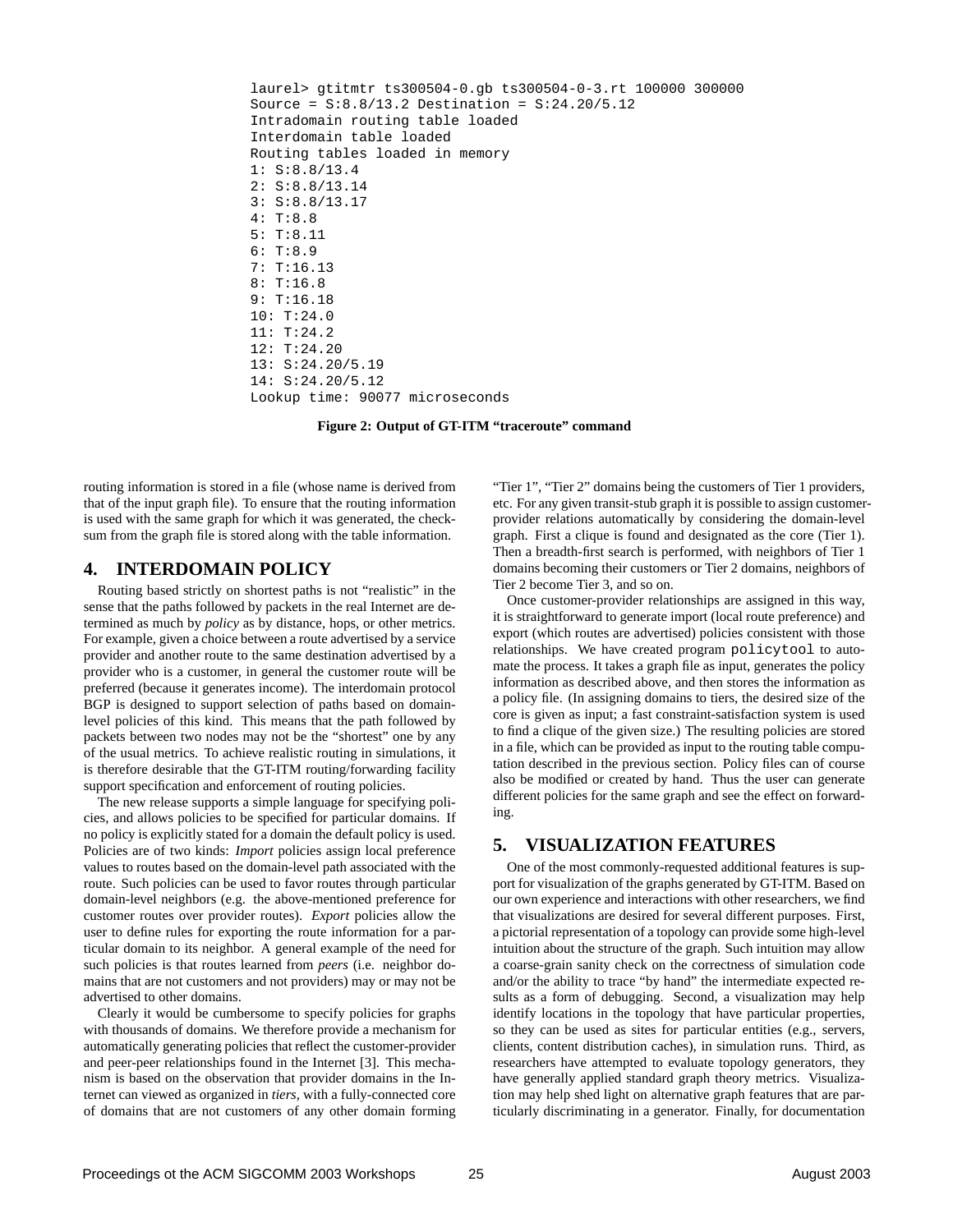

**Figure 3: A comparison of NetVizor output using (a) the traditional graph view and (b) the spurred graph view.**

purposes, it is useful to be able to include pictures of topologies in papers describing research results.

Working with colleagues in information visualization, we have build an interactive tool—NetVizor—for the layout of transitstub graphs. The tool provides several options for layout, including two options that involve the user in the layout process. By involving the user, the intent is to develop and strengthen the mental model of the structure. Once an initial layout is complete, the tool allows interactivity of several types, intended to enhance the mental model and support more scalable versions of visualization. We describe the layout and interactivity features in more detail below.

#### **5.1 Layout and Interactivity**

Several layout features are common to all views. A domain is represented by a circle, with nodes on the circumference. The size of the circle is automatically chosen based on the number of nodes in the domain. In all cases, the intra-domain structure is automatically generated by the tool.

Three options for initial layout are provided. The **fully-automatic** mode will construct the entire topology automatically, placing transit domains on a circle and fairly far apart from one another, then surrounding a transit domain with its associated stub domains<sup>3</sup>. The **partially automatic** or **manu-matic** mode combines manual layout with automatic layout. The goal is to involve the user in the high-level details of the layout, while automating the tedious aspects (e.g., of intra-domain connectivity). The user is responsible for the placement of transit domains; the system automatically places the associated stub domains in a circle around each transit domain. In the **fully-manual** mode, the user places all domains.

After initial layout, the user may interact with the graph. This interactivity can be used to improve the layout to be more visually pleasing or to increase intuitive understanding of structure. Nodes and domains support selection and dragging, with some understanding of domain-level semantics. For example, moving a transit domain causes all of its stub domains to move as well.

The user can also alternate between two different views of the graph. The **traditional** view uses one node per router, with an edge between each pair of connected routers. The **spur** view aggregates the edges from multiple stub domains to the same transit node by providing a single "spur edge" from the transit node with branches to each stub domain. This view is intended to reduce visual clutter, while preserving visualization of domain-level connectivity. Figure 3 shows an example graph in traditional and spur views. This is a 600 node topology with three transit domains.

#### **5.2 Implementation and Extensions**

NetVizor is implemented in C++ using the GNOME libraries. It runs on any system supporting GNOME, including Linux, Mac OS X, and Solaris. The basic implementation is extensible. Support exists for additional views (e.g., bar charts, histograms), though these views are not currently implemented. The data format allows arbitrary nominal or quantitative values to be added to the graph topology to encode additional information.

#### **6. OTHER ENHANCEMENTS**

In addition to the enhancements described above, we have made some other changes to the tools that make up GT-ITM. Included below are possible additional enhancements that we could make if desired by the research community.

Alternative specification of domain-level graph. It is known that the domain-level structure of transit-stub graphs produced by GT-ITM does not reflect some of the structural characteristics of the "real" AS-graph as seen by interdomain routing protocols [1, 7]. Other topology generators (e.g. Brite [6] and Inet [8]) have focused on constructing models that more accurately reflect the Internet's AS-level structure. In order to provide this capability in GT-ITM, we have separated construction of the domain-level graph from the rest of the process of generating a transit-stub graph; the domain graph is now given as an input to the latter part of the process. This makes it possible to construct the domain-level graph using

<sup>&</sup>lt;sup>3</sup>Multihoming of stub domains complicates the task of layout. If many domains are multi-homed, layout with some user involvement is probably appropriate.